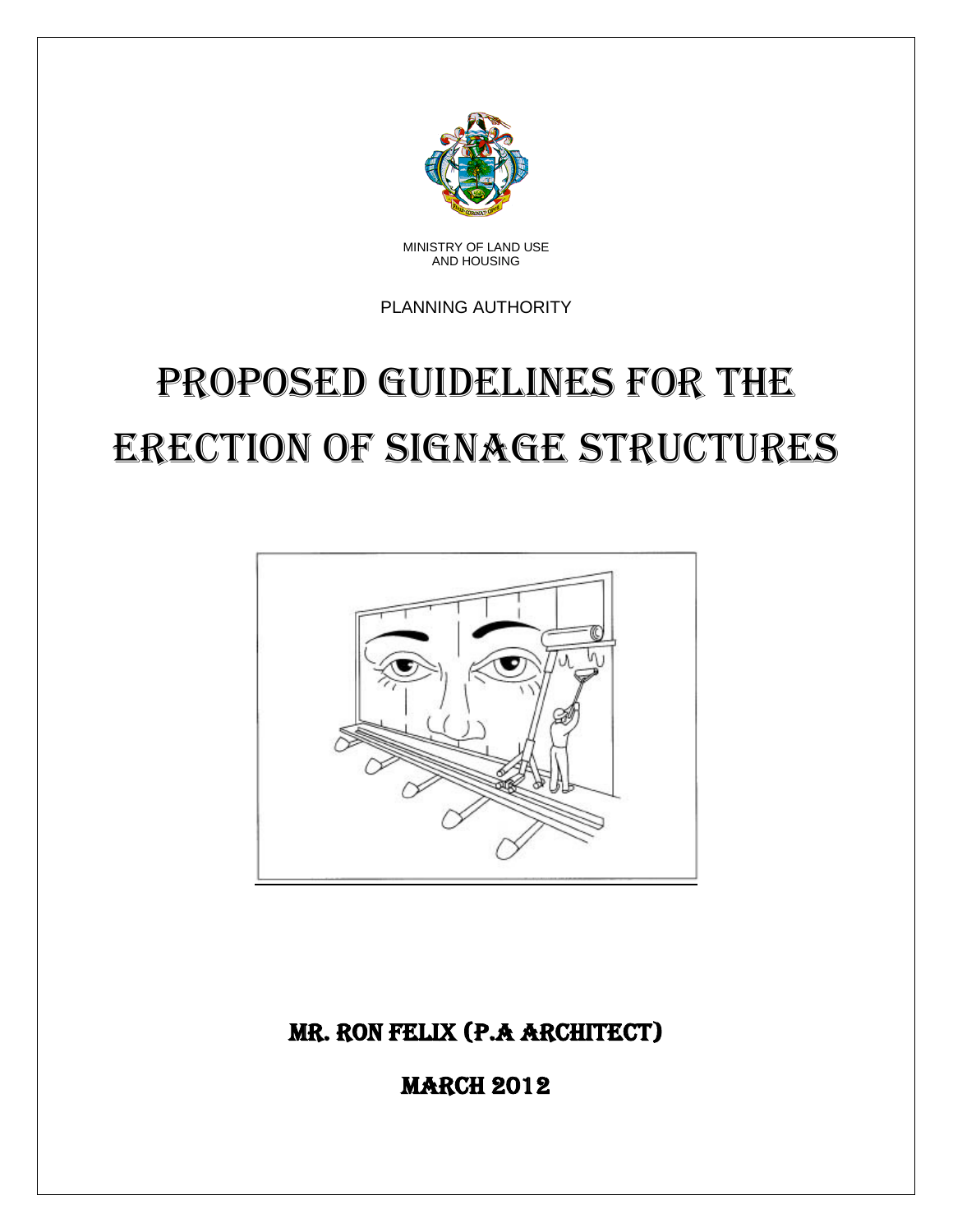# **GENERAL GUIDELINES FOR SIGNAGE**

Signs should:

- Complement their associated building, being consistent with its architectural style, scale, articulation, proportions, materials, and color.
- Be located in areas of the façade specifically designed to serve this function and should align horizontally, where possible, with major architectural features, such as building entries.
- Not cover architectural details or ornamental elements.
- Be constructed out of high quality, durable materials.
- Use icons, symbols or logos rather than words whenever possible (e.g., a shoe for a shoe store, or a bicycle wheel for a bicycle shop); iconic or symbolic signs are encouraged to be three dimensional.
- Have a contrast between content and background so as to optimize legibility while still maintaining compatibility with building colours.
- Be designed to high professional standards

#### **SIGN DIMENSIONS**

The ultimate size of a sign can be a critical factor and should be assessed during the planning process. This applies to exterior signs in particular, where environmental or aesthetic concerns should be part of the criteria that are considered in determining the size and location of a sign.

Both the character size and the length of the message determine the overall size of a sign. It follows that the size of a sign can be reduced by rephrasing the message or by selecting a different character size. Oversized signs cause visual clutter.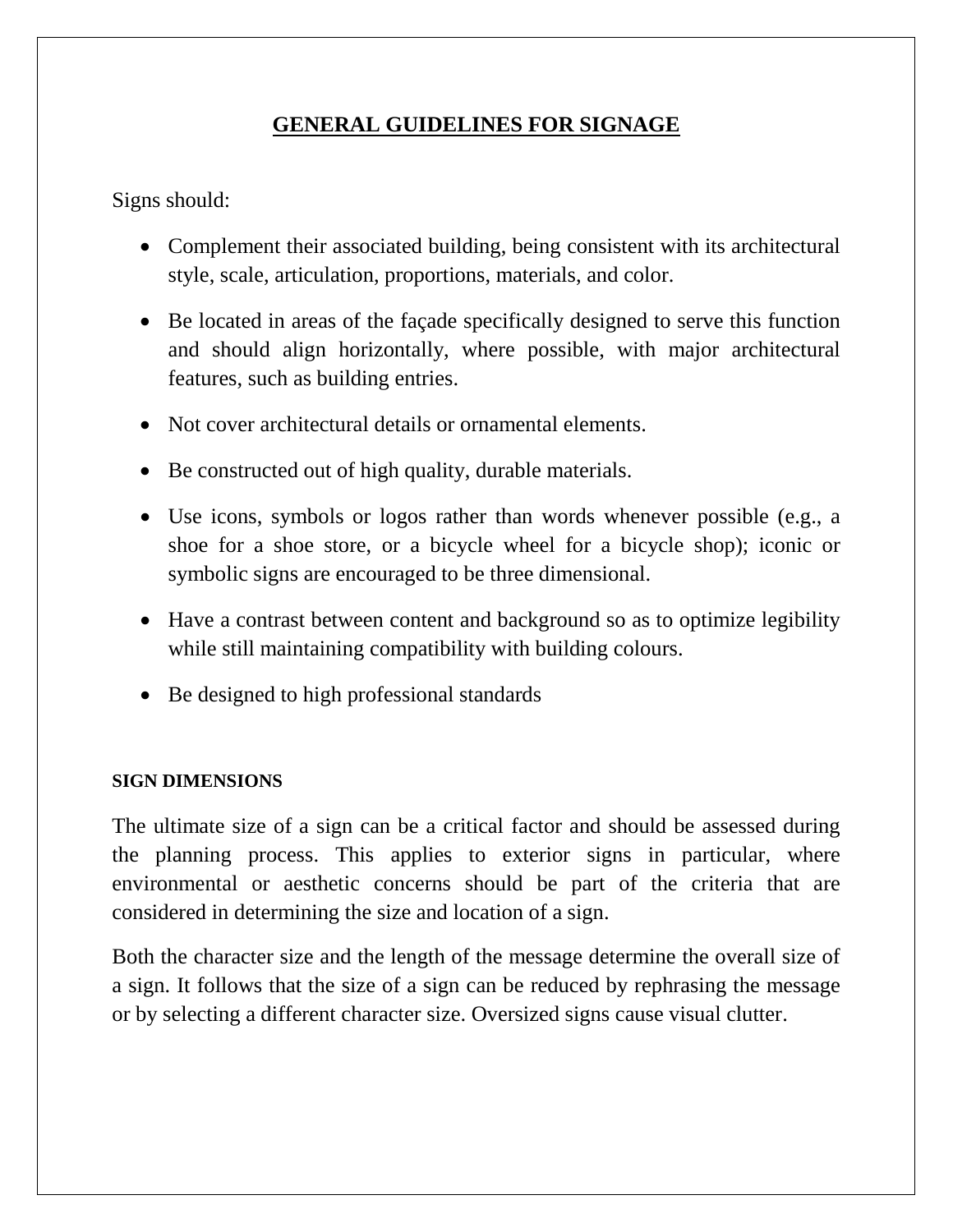#### **SIGN HEIGHT**

The height of a sign shall be computed as the distance from the base of the sign at a computed grade to the top of the highest attached component of the sign (including the sign face, sign structure, or any other appurtenance). The computed grade shall be the elevation of the nearest point to the proposed sign location of the crown of the nearest public street providing access; or the grade of the land at the principal entrance to the principal structure on the lot, whichever is higher.



## **SPECIFIC GUIDELINES FOR:**

#### **WALL SIGNS**

A wall sign can be commercially printed or painted. It's often considered commercial if there are any kinds of symbols, trademarks, locations, telephone numbers, or any other business-related markings. Walls signs made for creative purposes are typically considered murals.

Wall signs shall:

- Be no larger than 70 square feet in sign area per individual sign.
- Have a total sign area of no more than two (2) sq. ft. per lineal foot of tenant street frontage.
- Not project more than 18 in., except for Sculptural Signs, which may project a total of 30 in.

Wall signs should:

- Be installed in a slender band between the first-story and second- story windows.
- Emphasize horizontality, with a width-to-height ratio of at least 2:1.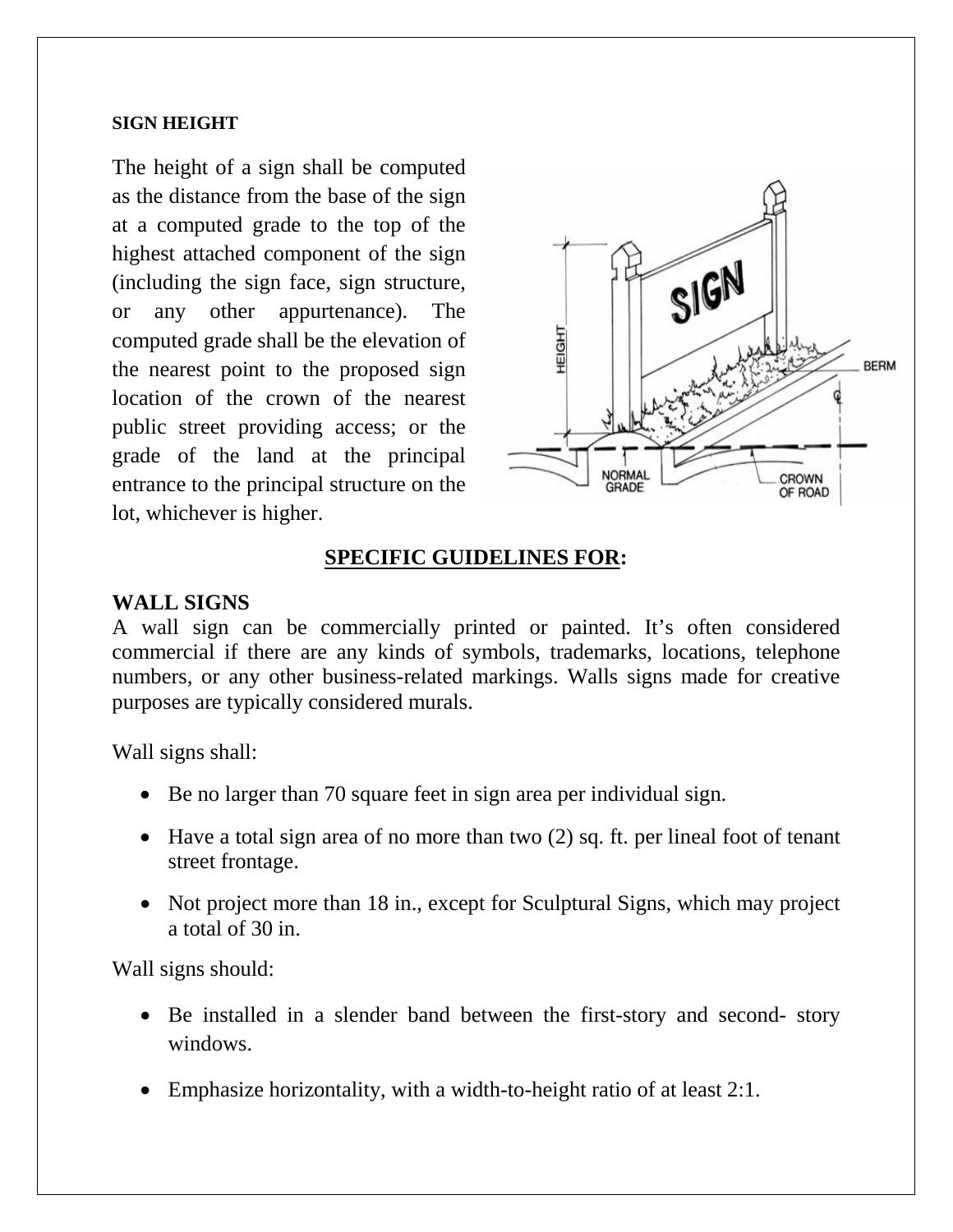## **WINDOW SIGNS**

A window sign is placed, directed onto, behind, or in the direct vicinity of the window.

Window signs shall:

- Such signs in combination with other window signs shall not exceed 10% of the window area on each facade. Be limited to no more than 30 percent of the ground-floor window area.
- Be considered part of the allowable wall sign area.
- Not be construed to mean items for sale, internally-oriented displays, or other temporary displays that do not substantially obstruct views into a building.

## **FREESTANDING SIGNS**

A freestanding sign is unattached to any buildings or structures and stands alone generally on a wooden or metal frame formed to support its weight.

Free standing signs shall:

- Be up to 4m high and  $4m^2$  in area, and slightly larger in industrial zoned areas.
- Be placed 5m away from a building and 10m away from another freestanding sign. There cannot be more than four freestanding signs on any site, and not more than one sign on the road frontage of the site.

## **CONSTRUCTION SIGNS**

A sign that identifies architects, engineers, contractors and other individuals or firms involved with construction on the premises, the name of the building or development, the intended purpose of the building, and/or the expected completion date.

Construction signs shall: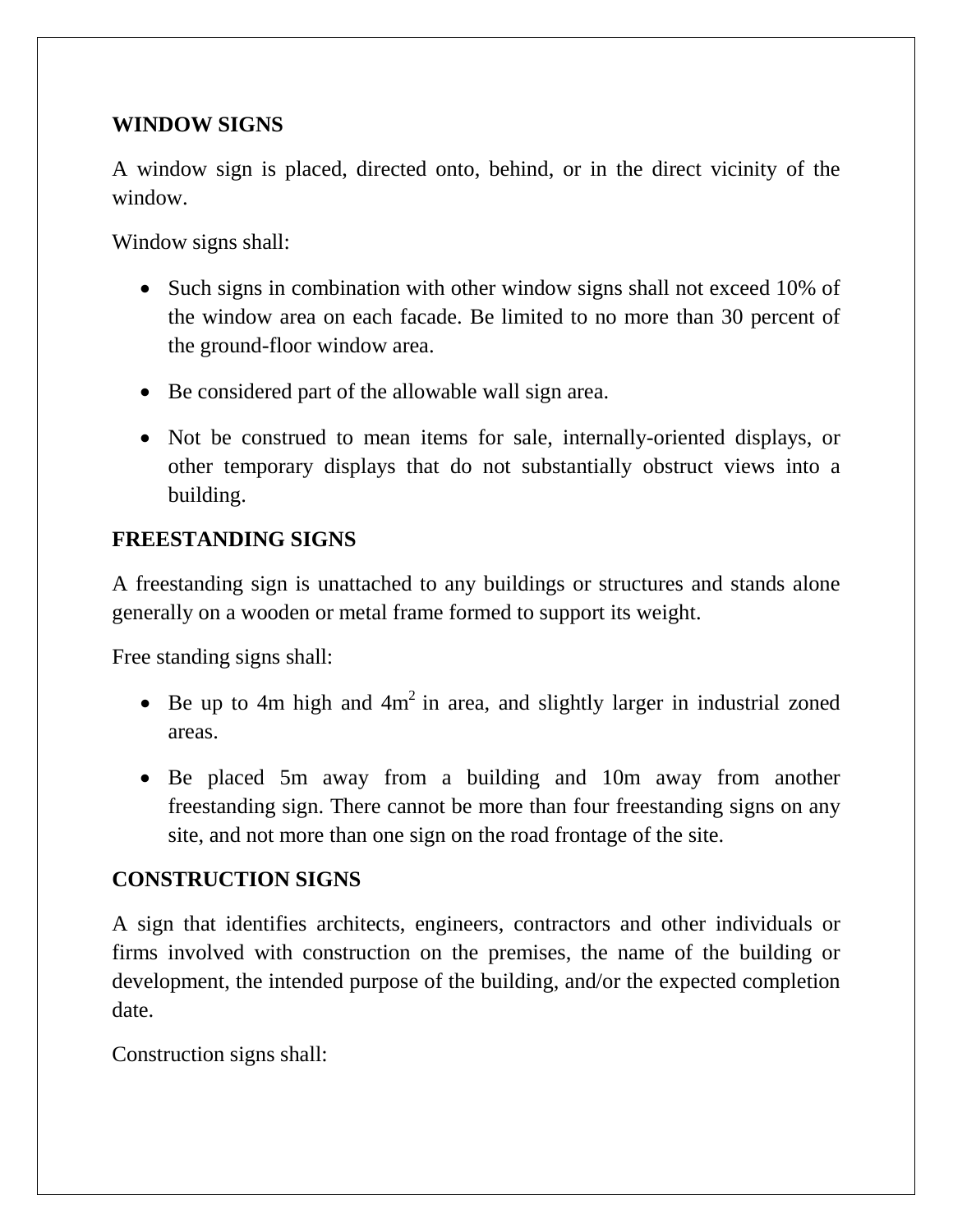- In single-family residential areas on projects not involving multiple lots, such signs shall not exceed 6 square feet in area and 4 feet in height and are limited to one per lot.
- In all other circumstances, such signs shall not exceed 32 square feet in area and 8 feet in height.

## **BANNER SIGNS**

A lightweight fabric or similar material which is permanently mounted to a pole either enclosed in a frame or mounted to restrict movement caused by the atmosphere.

Banner signs shall:

- Be at least 6 square feet in area but less than 36 square feet in area and all banners on the same lot shall be consistent in terms of colors and materials used.
- Be individually attached to a pole, mast arm or other structure.
- An overall signage plan shall be approved when multiple banners are placed on a lot.
- Be maintained in good condition.
- Banners which are either solely decorative or are noncommercial and do not display a logo, message, statement, or expression relating to commercial interests shall not be included in the computation of total sign area on a property.
- Banners which display a logo, message, statement, or expression relating to commercial interests are considered signs which require a sign permit by this Ordinance and shall conform to the requirements for suspended signs, projecting signs or freestanding signs, depending on the method of installation and support.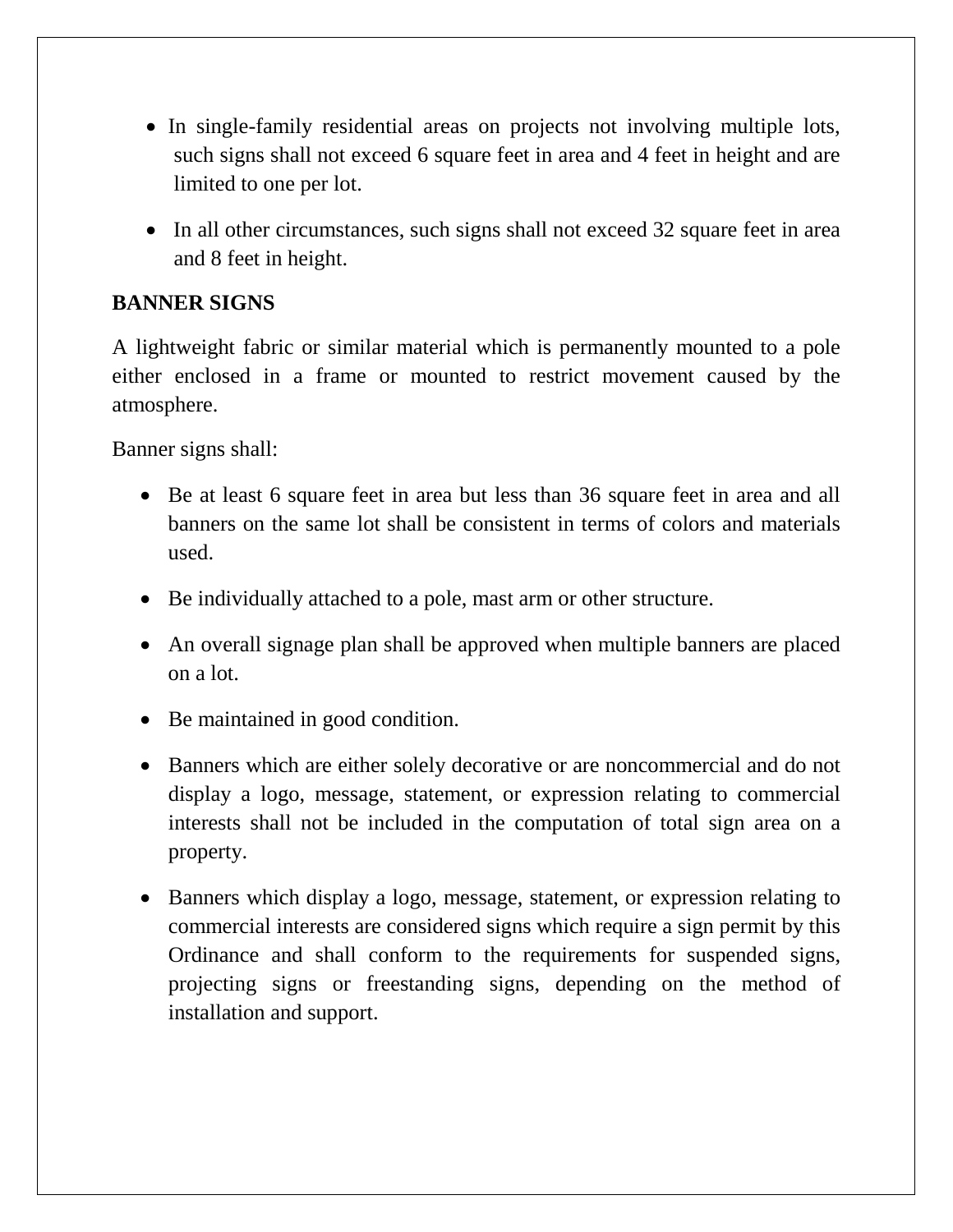# **ROOF SIGNS**

A roof sign is a sign attached to or placed onto the roof of an establishment or any other structure.

Roof signs shall:

- Not exceed ten (10) percent of the area of that portion of the roof to which it is attached, as measured from eave to roof peak.
- Be constructed so as to provide a clear space of at least 7 feet (2134mm) between the roof and the lowest part of the sign and at least 5 feet (1524mm) between the vertical supports thereof.
- Be set back a minimum of 6 feet (1829mm) from the face of the walls of the buildings on which they are erected.
- Not project above the roof line.
- Only be displayed on buildings containing non-residential uses and on multifamily buildings.

# **PROJECTING SIGNS**

A projecting sign is a sign that extends from a building and is usually centered at bystander foot traffic.

Projecting signs shall:

- Have a minimum clearance of eight (8) feet and maximum height of fifteen (15) feet above the sidewalk.
- Extend no more than six (6) feet out from the main wall surface, and have a 6-inch minimum space between sign and building.
- Be placed perpendicular to building façades, except at street corners where they may be placed at a 135-degree angle to both of the two intersecting façades.
- Have a maximum sign area of fifteen (15) square feet.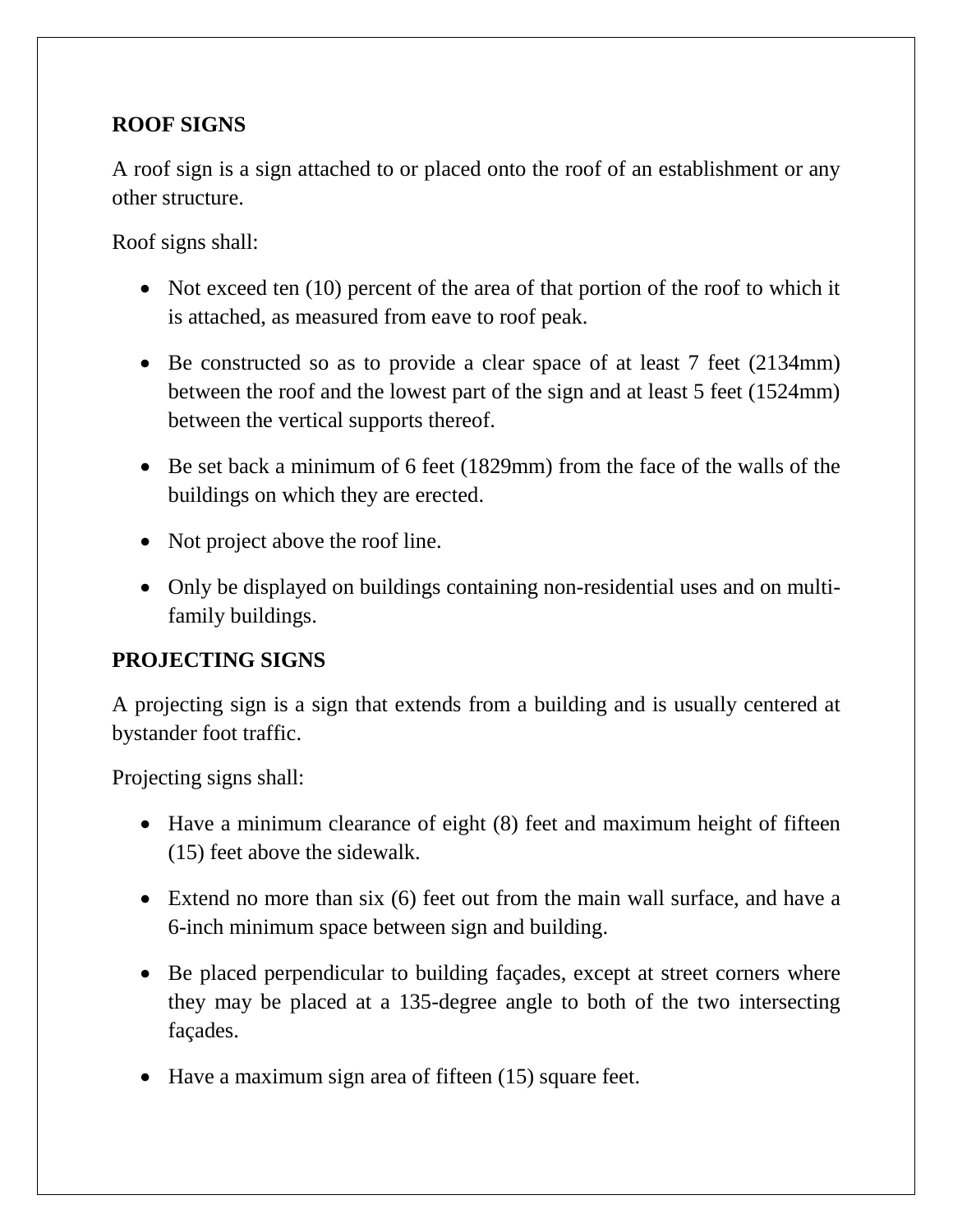- Be self-supporting without use of cable or similar surrounding supports. Ornamental brackets designed as a part of the sign design may be allowed if they are complementary with both the building and sign designs.
- Projecting signs should:
- Be encouraged to be used at street corners so as to emphasize intersections.
- Emphasize verticality for vertical messages, with a height-to width ratio of at least 2:1 and horizontality for horizontal messages, with a width-to-height ratio of at least 1:1.

| <b>PROJECTION</b><br>(feet) | <b>MAXIMUM THICKNESS</b><br>(feet) |  |
|-----------------------------|------------------------------------|--|
|                             |                                    |  |
|                             | 2.5                                |  |
|                             |                                    |  |
|                             | 3.5                                |  |
|                             |                                    |  |

#### THICKNESS OF PROJECTING SIGNS

## **CANOPY SIGNS**

A canopy sign which is a sign above any kind of protecting awning or cover found over entrances or exits of firms.

Canopy signs shall:

- Be located on canopies or awnings that have a minimum clearance of eight (8) feet and a maximum height of fifteen (15) feet above the sidewalk.
- Be painted directly onto the awning material.
- Be limited to two (2) awning surface types: vertical front, vertical sides, or sloping top.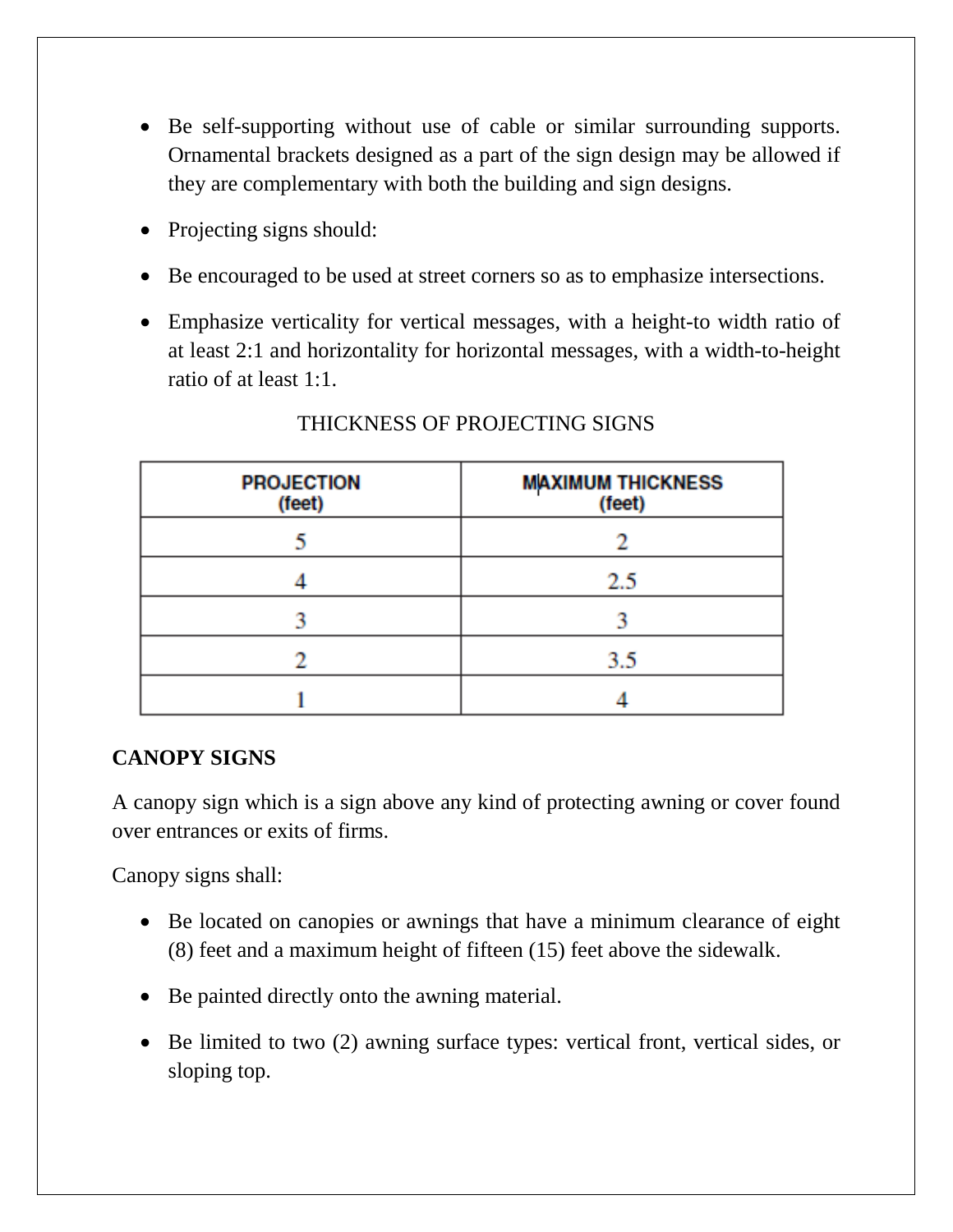- Not exceed thirty percent (30%) of the total exterior awning/canopy surface area.
- Be considered part of the total allowable wall sign area of the wall to which it is attached.
- Be no more than one (1) foot in height.
- Extend no more than eight (8) feet from the building façade and shall not obstruct or prevent the placement of street trees or other improvements within the public right-of-way.

Canopy signs should:

• Be designed in such a way that the canopy's primary function as a shade device is maintained

# **MARQUEE SIGNS**

A marquee is most commonly a structure placed over the entrance to a [hotel](http://en.wikipedia.org/wiki/Hotel) or [theatre.](http://en.wikipedia.org/wiki/Theatre)

Marquee signs shall:

- Only be permitted on parcels containing either live performance theaters or movie theaters and hotels.
- Have a minimum clearance of eight (8) feet and a maximum height of fifteen (15) feet above the sidewalk for the primary overhanging structure.
- Be permitted to be backlit.
- Be permitted to be, at least in part, a changeable copy sign.
- Extend no more than ten (10) feet from the building façade and not obstruct or prevent the placement of street trees or other improvements within the public right-of-way.

Marquee signs should:

• Be used in a limited manner so as to emphasize major destinations.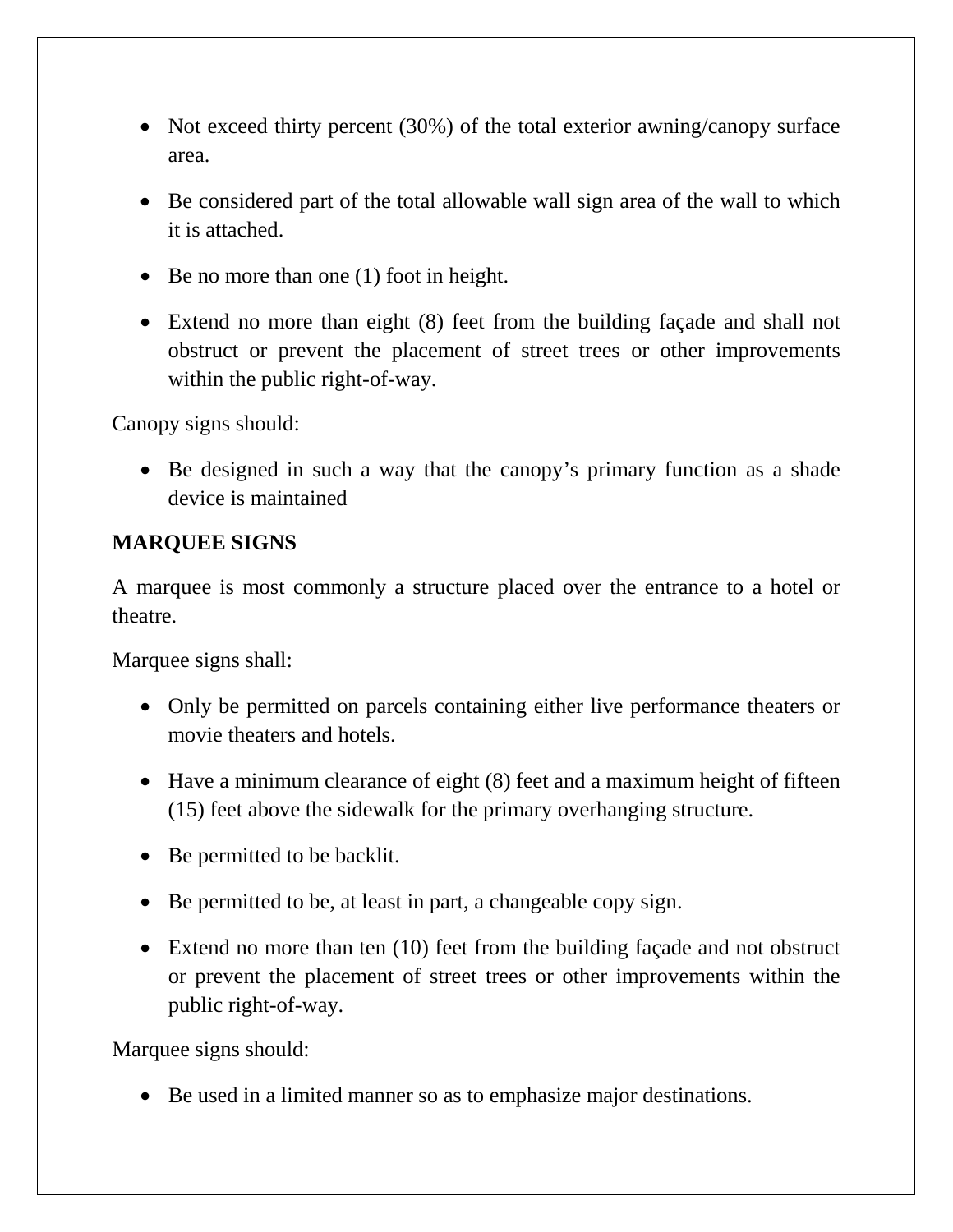## **PORTABLE SIGNS**

Portable signs shall:

- Be allowed on a temporary basis only for sales and/or special events.
- Be limited to a single sandwich or menu board sign per business that may be placed upon a public sidewalk or plaza directly in front of the business's frontage during operating hours.
- Not exceed ten (10) square feet in sign area, three (3) feet in width, four (4) feet in height, or six (6) feet in ground area.
- Meet any requirements established by the Planning Authority, such as those related to construction, placement, or insurance, to ensure that such signs do not obstruct the free movement of pedestrians or otherwise constitute a public hazard.

## **BILLBOARD SIGNS**

A billboard is an off-premises object, device, display, sign, or structure, or part thereof, displayed outdoors or visible from a public way, which is used to advertise, identify, display, direct or attract attention to an object, person, institution, organization, business, product, service, event or location, or to express a point of view, by any means, including words, letters, figures, design, symbols, advertising flags, fixtures, colors, illuminations or projected images. Each substantially different face of a billboard structure shall constitute a separate billboard. Billboards do not include on-premises commercial or political signage nor small commercial or non-commercial signs temporarily placed in residential lawns by residents, owners, contractors, realtors, or by or on behalf of political candidates or issues.

An outdoor advertising sign in the form of a billboard consists of at least one display panel and its supporting framework. Billboards may be freestanding, mounted to buildings, or attached to other structures. Modern billboards conform to engineering standards and are typically constructed of steel, while older billboards structures are made of wood or angle iron frames. A billboard may be smaller than the permitted size. The basic sizes have remained the same since the panels used to display the older posters are still in use.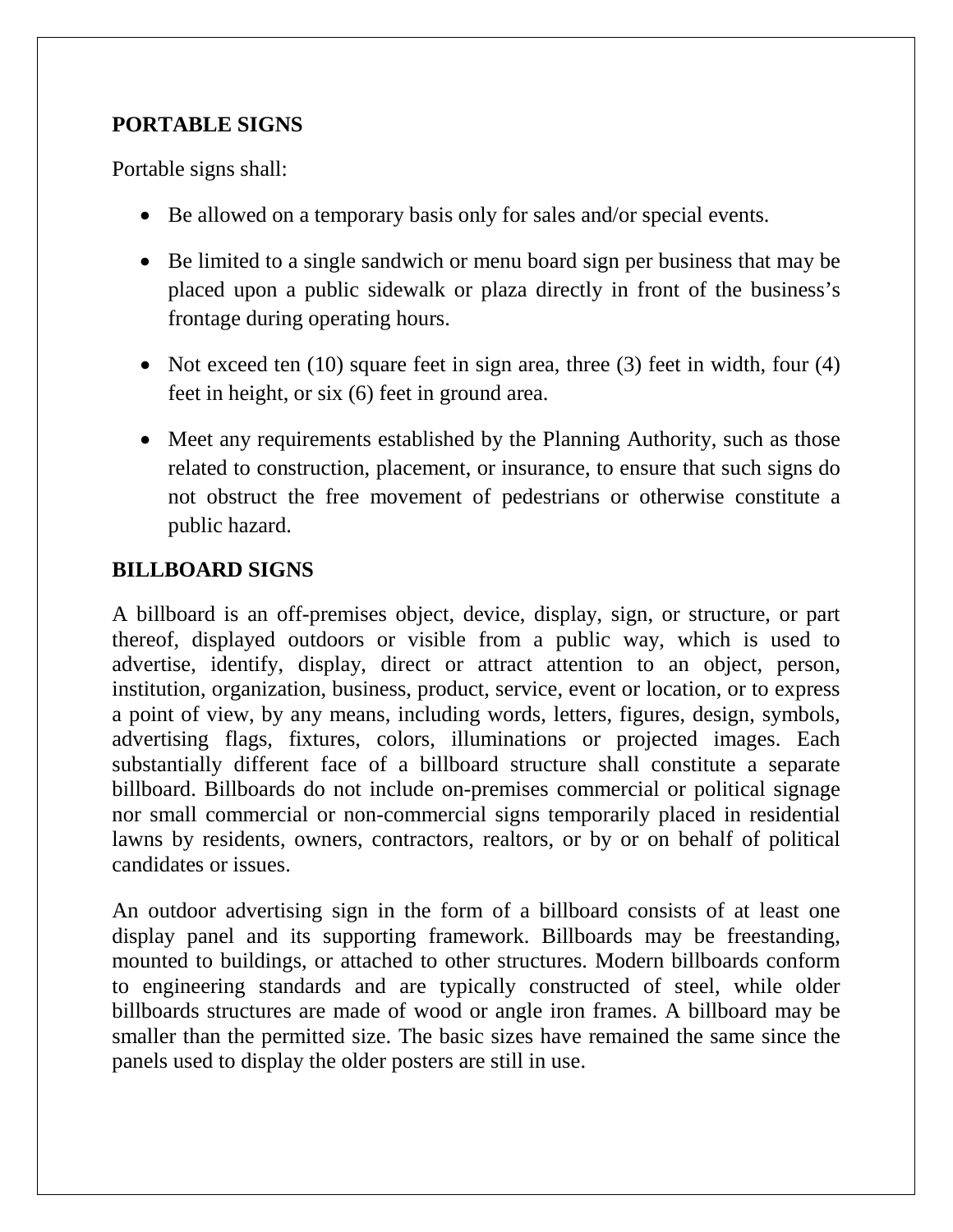**Height:** All new billboards shall be no greater than 25 feet (7,6m) in height.

**Size:** All billboards shall be no greater than  $150$  square feet  $(14m^2)$  in area. Except for those which fall under the CLASS III*(c)* advertisements of temporary nature, stated in the Town and Country Planning Act.

**Colour:** Contrasting colours must be used as billboards for long distance readability. The best color combination that provide maximum contrast on a billboard and the best visibility and readability include black on yellow, black on white, yellow on black, white on black, blue on white, white on blue, white on green, green on white, red on white and white on red.

#### **STANDARD BILLBOARD POSTER SIZES**





 **4 Sheet**



 **6 Sheet**

 **12 Sheet**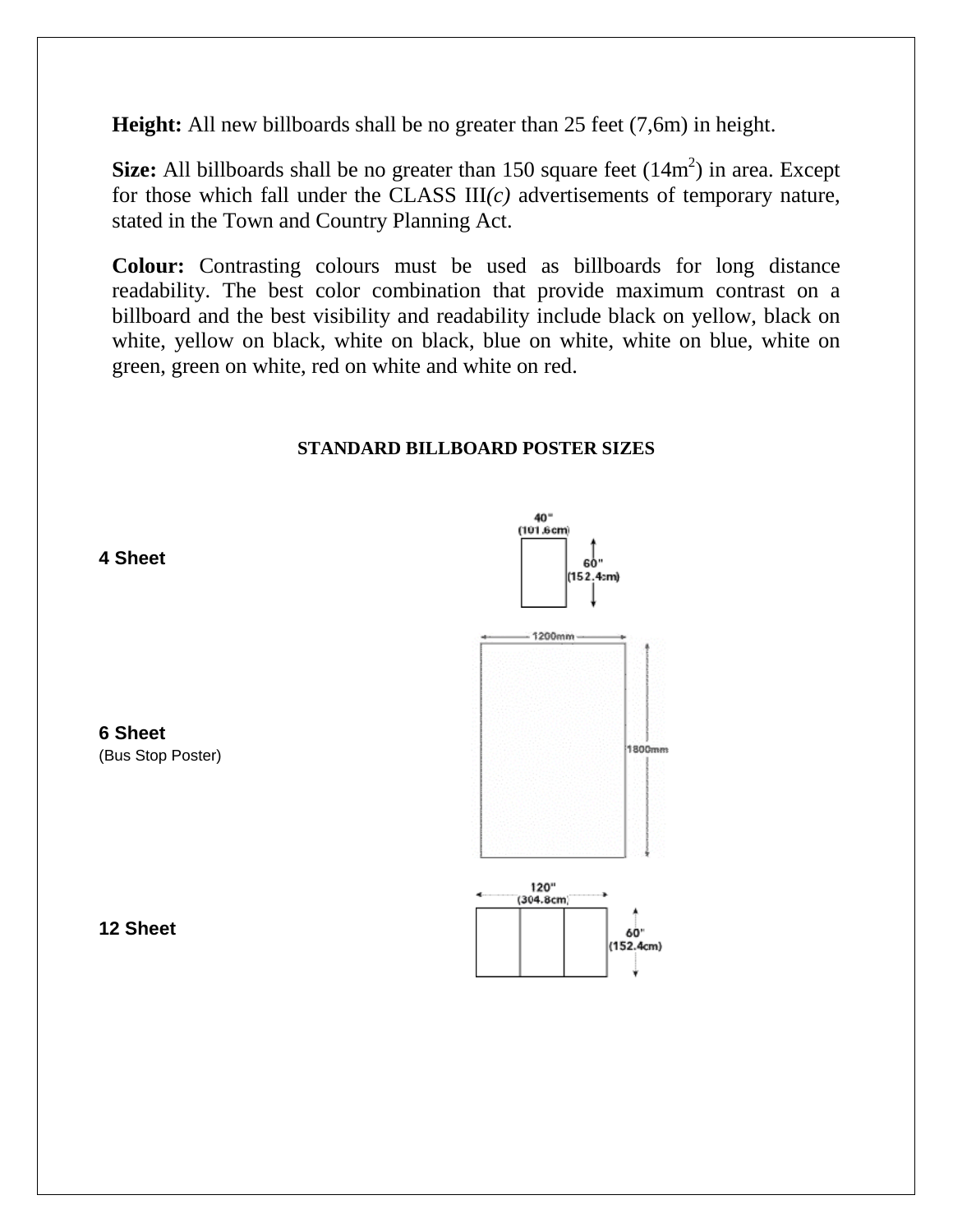